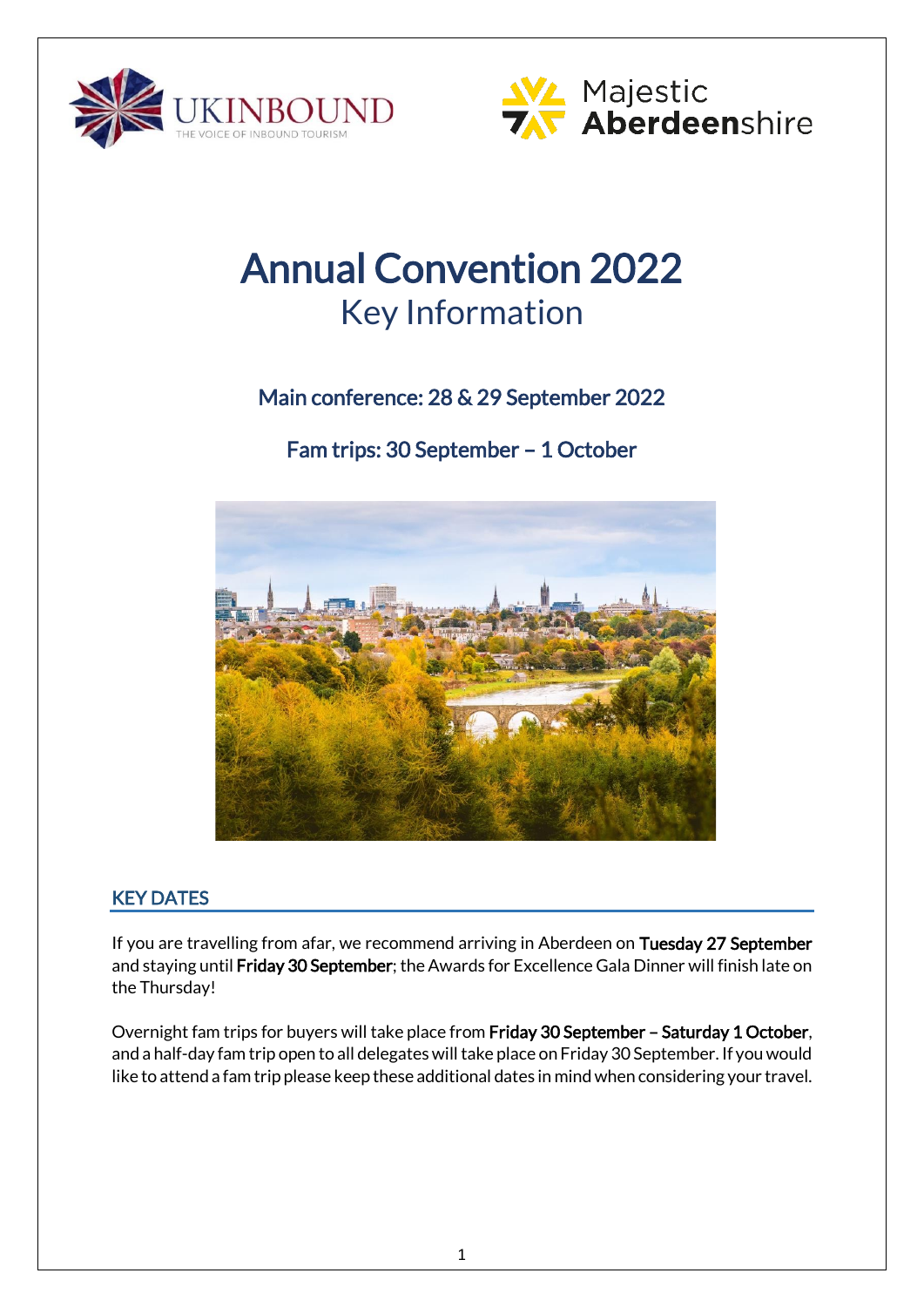## GETTING TO ABERDEEN

We are pleased to offer discount delegate rates from our Transport Partners, Loganair, Scotrail, and LNER.

#### LOGANAIR

Loganair are offering 30% off best available fares on all Aberdeen and Dundee routes, valid for travel between 24 September and 2 October 2022.

The booking window is 1 June – 30 August.

Direct flights to Aberdeen are available from: Belfast, Bristol, Birmingham, Durham, Exeter, Jersey, Kirkwall, Newquay, Norwich.

To take advantage of the discount please use promo code **ukinbound22** when making a booking vi[a www.loganair.co.uk.](http://www.loganair.co.uk/)

#### **SCOTRAIL**

Scotrail are offering 30% discount for delegates on Aberdeen routes, valid for travel between 26 September and 2 October 2022.

To make a booking please email **business.travel@scotrail.co.uk** with the following information:

- Delegate name
- Origin station
- Date of outward travel
- Time of outward travel
- Date of return travel
- Time of return travel
- Delivery option: post or collection at station
- Contact number to take payment

A member of the Scotrail team will contact you to take your booking and payment.

#### LNER

LNER are offering a 20% discount on their direct services to Aberdeen (subject to availability) or to Edinburgh, from anywhere on their network in first or stand class.

This offer is valid on Advance Single tickets for your outbound and return travel, from 26 – 30 September.

#### The timetable for late September is still to be confirmed by Network Rail, however it is anticipated that the booking horizon for these dates will open on 9 June.

If you plan to travel by LNER please keep this in mind and we will be in touch in due course to confirm the opening of the booking horizon.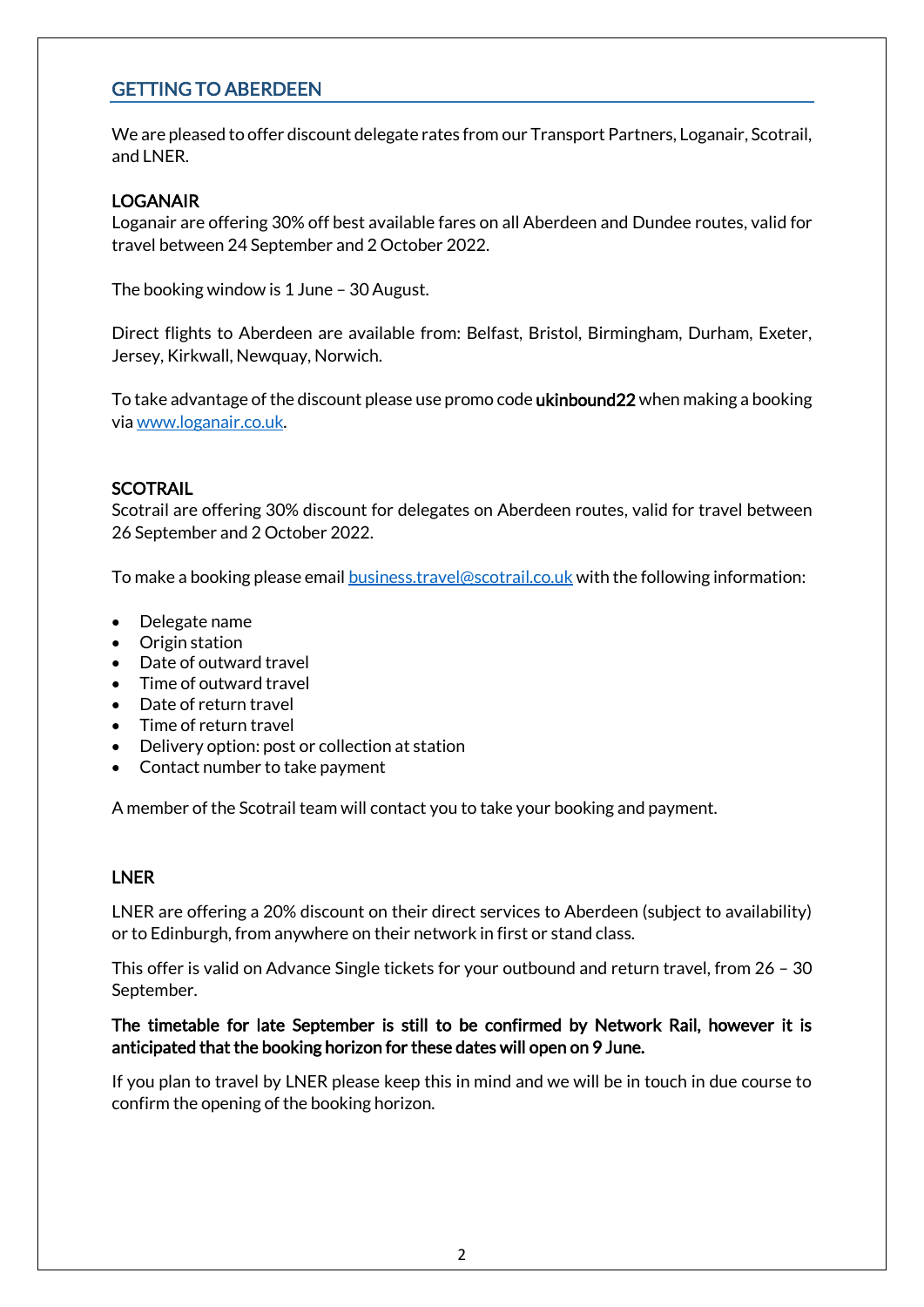## **ACCOMMODATION**

Accommodation is not available to book with your Convention ticket, however we are pleased to offer preferential rates for delegates at our UKiCon22 partner hotels: Hilton Aberdeen TECA and Aloft Aberdeen TECA.

#### Hilton Aberdeen TECA

The 4\* Hilton Aberdeen TECA is connected to the P&J Live, where Convention takes place, and offers a warm and welcoming stay in stylish rooms.

Delegate rates are available at £110 per night\* for the King Guest Rooms, and for the Two Queen Beds Guest Rooms which feature two Queen beds - are ideal for colleagues who may wish to reduce costs by sharing a room.

[Please click here to book.](https://www.hilton.com/en/book/reservation/deeplink/?ctyhocn=ABZECHI&groupCode=GUKIB&arrivaldate=2022-09-27&departuredate=2022-10-01&cid=OM,WW,HILTONLINK,EN,DirectLink&fromId=HILTONLINKDIRECT) Valid for stays from 27 September – 1 October.

\*Rate is based on single occupancy and includes breakfast, service & VAT. For double occupancy a surcharge is payable at £12 per night.

### Aloft Aberdeen TECA

Located just steps away from the P&J Live, the Aloft Aberdeen TECA offers a cool urban vibe with eclectic design and vibrant, open spaces.

Delegate rates are available at £95 per night<sup>\*</sup> for King Guest Rooms and for the Double Double Guest rooms which features two double beds – ideal for colleagues who may wish to reduce costs by sharing a room.

[Please click here to book](https://www.marriott.com/event-reservations/reservation-link.mi?id=1653904632220&key=GRP&app=resvlink) or email [reservations@aloftaberdeenteca.com,](mailto:reservations@aloftaberdeenteca.com) making sure to cite your attendance at the UKinbound Annual Convention within your email.

Valid for stays from 25 September – 30 September.

\*Rate is based on single occupancy and includes breakfast, service & VAT. For double occupancy a surcharge is payable at £10 per night.

## FAM TRIPS

Buyers are invited to attend one of two overnight fam trips taking place from Friday 30 September – Saturday 1 October.

[Please click here to view the buyer fam trip options.](https://www.ukinbound.org/wp-content/uploads/2022/06/UKiCon22-Fam-Trip-Options.pdf)

A half day fam trip will take place on the morning of Friday 30 September, open to both buyers and suppliers, and will include a Street Art Tour and a visit to Aberdeen Art Gallery.

All fam trips will end at Aberdeen Airport at around 14:00.

If you would like to attend a fam trip please indicate your preference in the booking form.